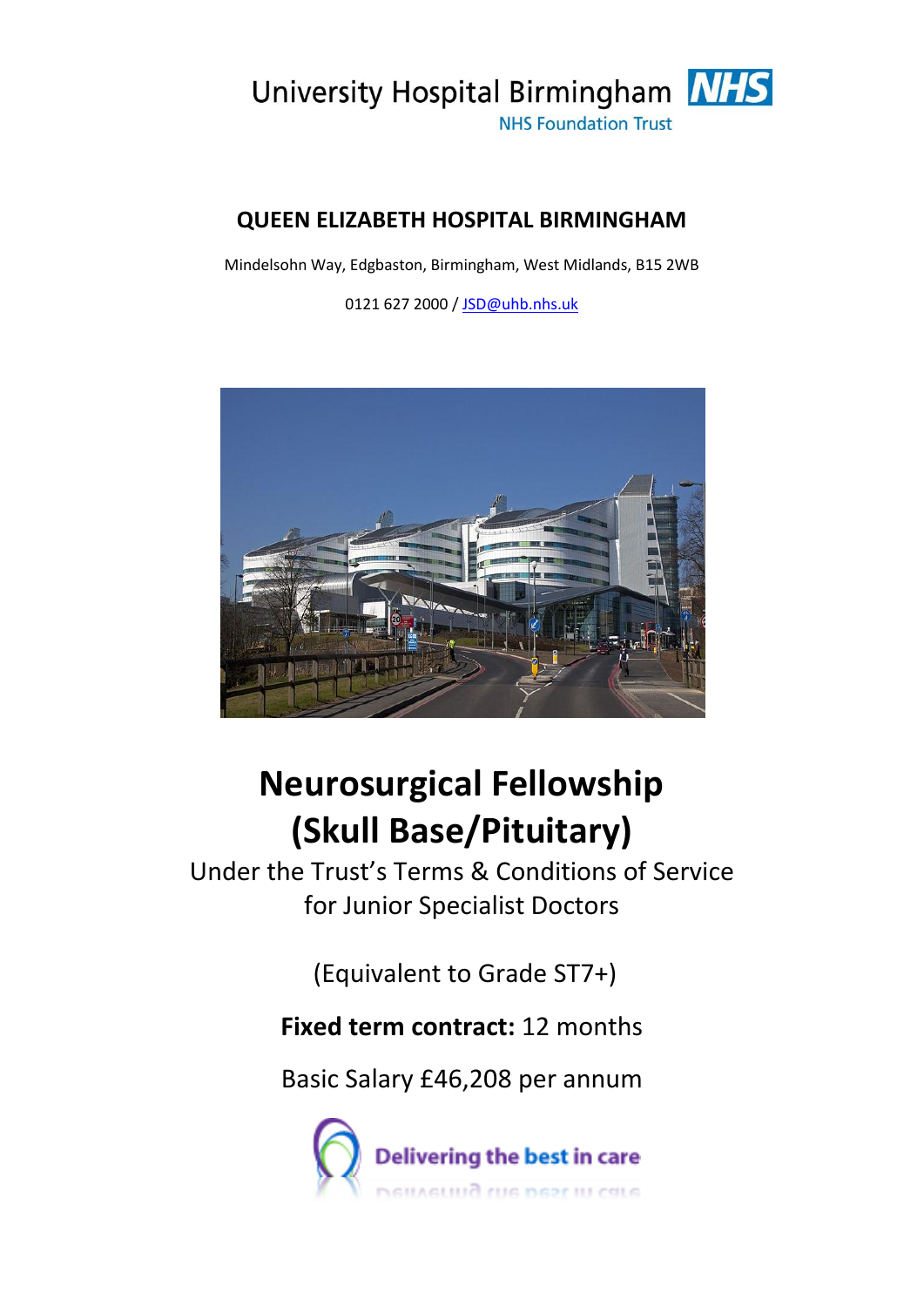#### **INTRODUCTION**

QEHB employs over 8,500 staff and has 1,400 inpatient beds, 32 operating theatres and a 100 bed critical care unit, the largest co-located critical care unit in the world. QEHB is host to the Royal Centre for Defence Medicine (RCDM) and is world-renowned for its pioneering surgical techniques in the management of ballistic and blast injuries. QEHB has been designated both a Level 1 trauma centre and host of the UK's first and only National Institute for Health Research (NIHR) Centre for Surgical Reconstruction and Microbiology.

#### **DUTIES OF THE FELLOW**

This post is an appointment with the University Hospitals Birmingham NHS Foundation Trust. The post is intended to allow an experienced neurosurgical doctor to obtain sub-specialist training in skull base surgery while providing second on call cover in all aspects of general neurosurgery. This post will provide a broad range of experience within one of the busiest neurosurgical units in the country, where all areas of subspecialist interest are represented. Currently there are three anterior and lateral skull base surgeons (Mr A Paluzzi, Mr A Kay & Mr G Tsermoulas). The fellow will be rotate through each of these firms on a 4 monthly basis to ensure broad and thorough experience in skull base surgery.

The appointee will be expected to be of appropriate seniority (ST7 equivalent and above) in order to be able to be competent on all major neuro-trauma management according to the ISCP curriculum as he/she will be providing *second on-call non-resident* cover to the neurosurgical department. During normal working hours or when not on-call the appointees will be attached as "Fellows" only to their particular sub-specialty team. Application for accreditation for approval by the Royal College of Surgeons of England is in process.

It is anticipated that the appointees will spend at least one year in this fellowship in order to acquire the necessary expertise and be able to present themselves for consultant interviews involving a substantial commitment to this specialist area of neurosurgery. To achieve this the trainee will be given experience in the following broad areas.

- 1) Assessment, investigation and treatment of patients with skull base pathologies including sino-nasal cancer, meningiomas, pituitary region tumours, chondroid tumours, vestibular schwannomas and trigeminal neuralgia. The skull base fellow will be expected to attend the neurosurgical operating lists and will be encouraged to attend some of the ENT sessions to have more exposure to the endoscopic endo-nasal technique.
- 2) Reflection on complex cases and analysis of surgical approaches to the skull base. This activity includes the editing of surgical videos using "Final cut" software to build a library of cases to be used during presentations and courses.
- 3) We strongly encourage and support research into improving surgical outcome, surgical techniques and skull base repair and expect publication of research papers in peer reviewed journals. The Skull Base Fellow will be expected to publish at least 2 papers in peer reviewed journals and present abstracts in at least 3 national/international conferences.
- 4) Preparation and presentation of cases at the Skull Base MDT which runs every fortnight. This will involve liaising with our colleagues from ENT, neuro-ophtalmology, maxillo-facial surgery, neuro-oncology and neuro-radiology. At the Queen Elizabeth Hospital Birmingham (QEHB), we offer a fully accredited CyberKnife treatment service for NHS with patients discussed at a weekly SRS MDT. Participation and familiarization of these techniques would be encouraged.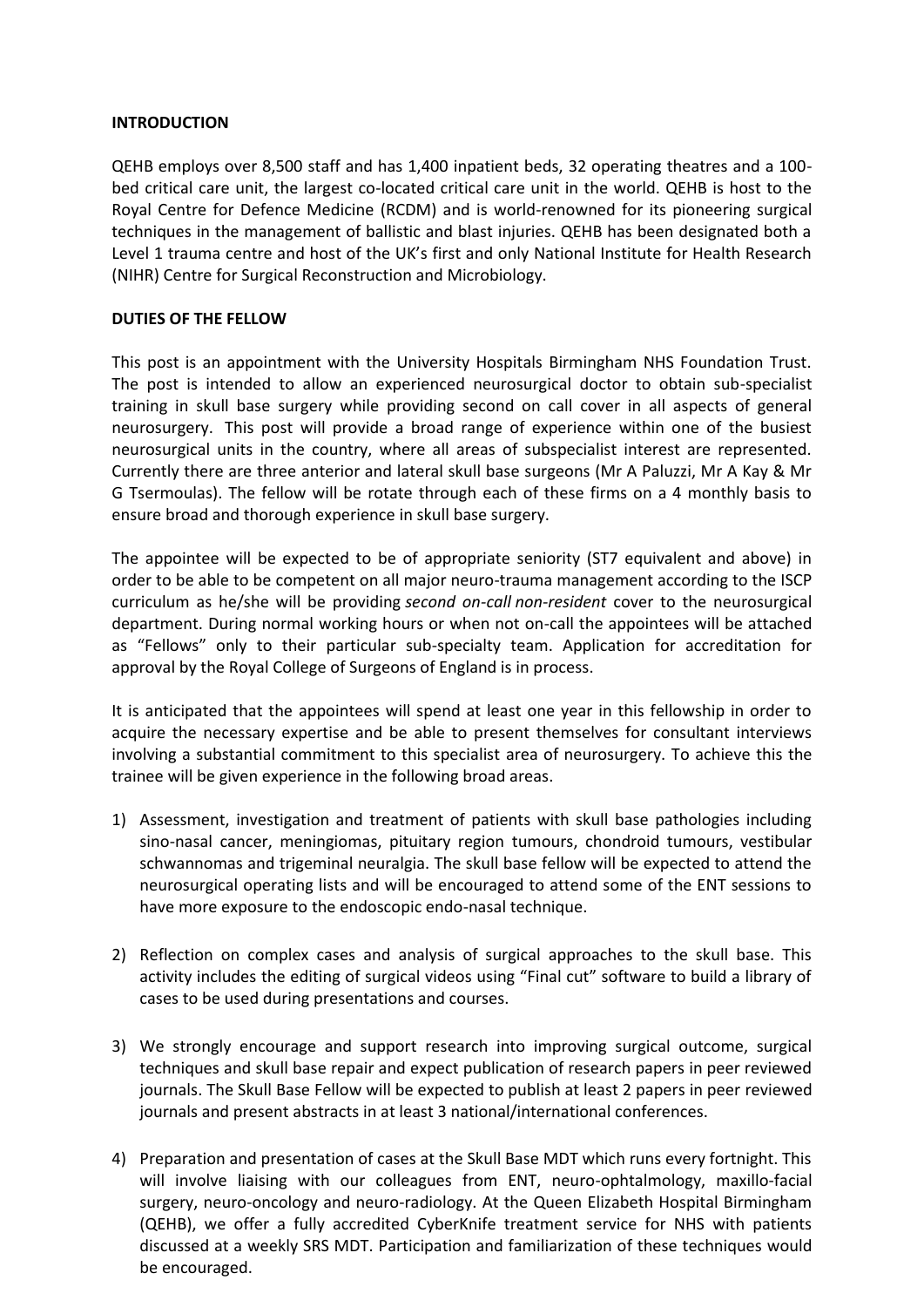- 5) We believe that in a small speciality like neurosurgery, where the luxury of surgeons preparing to work as consultants must be intimately involved with the running of the neurosurgical service and in providing some element of continuity of care for the patients since this will be an integral part of their practice as consultants. The Fellow will therefore participate in the general neurosurgical rota primarily as a second tier on-call supporting registrars where required, and will also be expected to share responsibility for the neurosurgical patients in their area of sub specialist interest outside of strict rota commitments.
- 6) Specific on-call duties (1:6)
	- a) Be available for the first on-call registrar to provide advice on management of referral and where required liaise with the consultant on-call.
	- b) Be available to cover the ED department for Major Trauma cases, when first on call SpR unable to do so.
	- c) Relieve first on call SpR with the referrals management (on-line/phone) when he/she are scrubbed in theatres or dealing with other emergency
	- d) Supervise when the first on call registrar has not got the appropriate competences

This experience of supervising the first on-call registrar and in effect buffering the consultant will provide the Fellow the perfect opportunity to hone decision making skills at a sub-consultant level with the back up of the on-call consultant.

#### **DETAILS OF THE UNIT**

The Department of Neurosurgery is located at the Queen Elizabeth Hospital Birmingham utilising facilities within the New QEHB Building and the Short Stay Unit (SSU) within the Old QEH

- 36 beds on ward 407, 36 beds on ward 409 and 10 beds on ward 411
- Access to the equivalent of 70 bed stays per week on (QSSU)
- Five dedicated neurosurgical operating theatres
- Access to four beds on the ambulatory care unit
- 12 designated neurosurgical beds in the hospital's Critical Care Unit
- Full imaging services, including 6 MRI scanning units.
- Full out-patient facilities with electronic patient records
- Full post-graduate training facilities

In the financial year 2014/15 the Neurosurgery department treated 977 day cases, 1,808 elective cases and 2,289 emergencies. Outpatient activity over the same period included 4,759 new and 10,695 follow-up patients. Activity is expected to increase further over the next few years, as regards both cranial and spinal neurosurgery. The hospital has been designated as a level one trauma unit, leading to increased emergency work in the department. QEHB already has special expertise in the management of all forms of trauma, as a result of its links with the Royal Centre for Defence Medicine (RCDM), which is located in the hospital.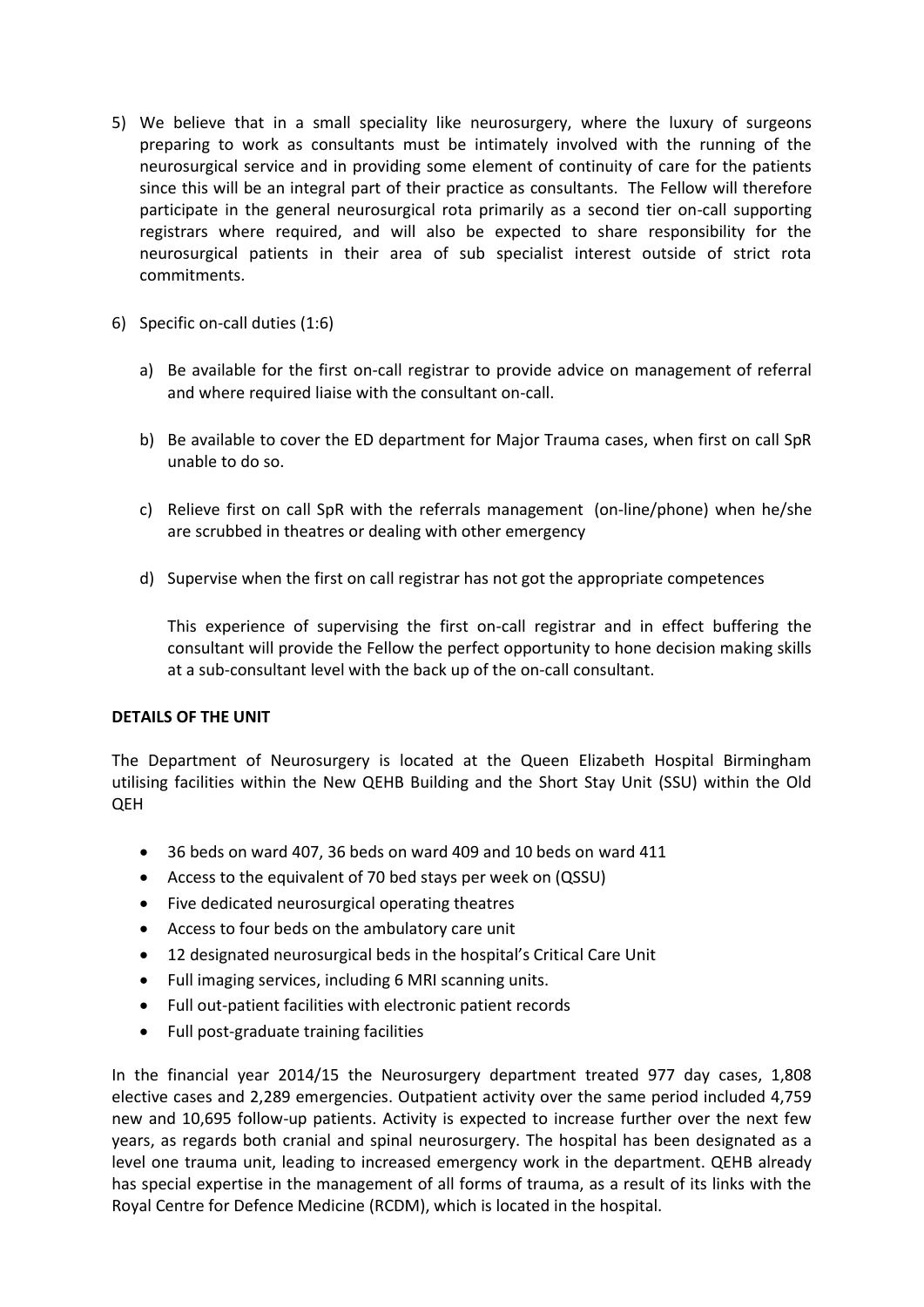In addition to providing an emergency service to the Greater Birmingham area and the RCDM, the unit deals with the full range of elective neurosurgical pathologies procedures, with staffing as follows:

11 full-time NHS consultants 2 academic consultants 1 part-time consultant providing teaching 2 locum consultants

Junior neurosurgical staff comprises the following: 8 Deanery posts part of the West Midlands training rotation 8 Trust appointments 1 Research Fellow

The neurosurgical unit is supported by a team of 5 neuroradiologists who provide a full diagnostic services and a 24/7 coiling service for aneurysmal subarachnoid haemorrhage. Theatres are staffed by 12 neuroanaesthetists. The unit is also supported by clinical physiology, neuropsychology & neuropathology services.

The Greater Birmingham area is staffed by 25 consultant neurologists, who have admitting right to the neurology beds in QEHB

The unit provides teaching and direct clinical experience role for neurosurgical trainees, be these Deanery posts or Trust appointments. It has an expanding programme of training events and is actively developing links with the University of Birmingham School of Medicine and the recently founded Institute of Traumatology. It currently has two consultants who regularly examine for the Intercollegiate Board in Neurosurgery and one member of the Surgical Advisory Committee in Neurosurgery.

The successful candidate will be expected to participate in the further academic development of the unit

#### **ACADEMIC AND TRAINING FACILITIES**

There are good links with the local universities. The department organises an academic session for all Neurosciences staff on Friday afternoons where the appointees will be expected to take an active role. All the Consultant Neurosurgeons have connections with clinical or basic research programmes within the Neurosciences Centre which Fellows are invited to join.

*In addition to the teaching sessions described, the Fellow will normally have one half day per week free for private study and research. They may be expected to supervise the teaching of SHOs and participate in the teaching of undergraduate medical students.*

*There is funding for study leave by application through the appropriate channels. There are excellent library facilities available. There is a good medical library and the department has a quiet room and library facilities.*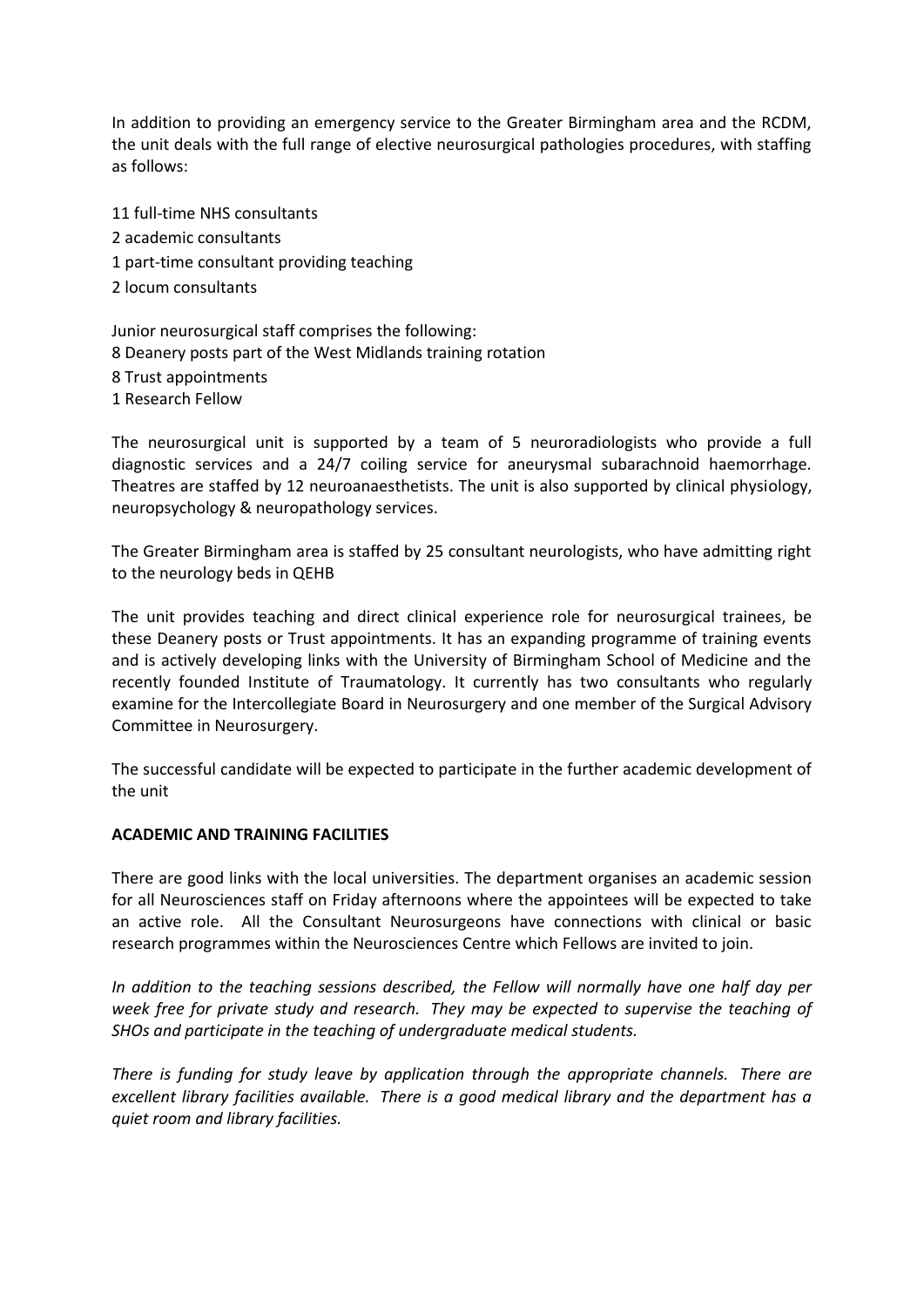#### **GENERAL**

- The post holder has a general duty of care for their own health, safety and well being and that of work colleagues, visitors and patients within the hospital, in addition to any specific risk management or clinical governance accountabilities associated with this post.
- To observe the rules, policies, procedures and standards of Birmingham University Hospitals NHS Foundation Trust together with all relevant statutory and professional obligations.
- To observe and maintain strict confidentiality of personal information relating to patients and staff.
- To be responsible, with management support, for their own personal development and to actively contribute to the development of colleagues.
- This job description is intended as a guide to the general scope of duties and is not intended to be definitive or restrictive. It is expected that some of the duties will change over time and this description will be subject to review in consultation with the post holder.

#### **Infection Control Statement**

The post holder has an important responsibility for and contribution to make to infection control and must be familiar with the infection control and hygiene requirements of this role.These requirements are set out in the National Code of Practice on Infection Control and in local policies and procedures which will be made clear during your induction and subsequent refresher training. These standards must be strictly complied with at all times.

For further details / informal visits contact:

Mr Jasmeet Dhir Consultant Neurosurgeon and Clinical Service Lead 0121 371 5820 [Jasmeet.Dhir@uhb.nhs.uk](mailto:Jasmeet.Dhir@uhb.nhs.uk)

Or

Mr Alessandro Paluzzi Consultant Neurosurgeon 0121 371 6853 [Alessandro.Paluzzi@uhb.nhs.uk](mailto:Alessandro.Paluzzi@uhb.nhs.uk)

or

Mr Andrew Kay Consultant Neurosurgeon 0121 371 6853 [Andrew.kay@uhb.nhs.uk](mailto:Andrew.kay@uhb.nhs.uk)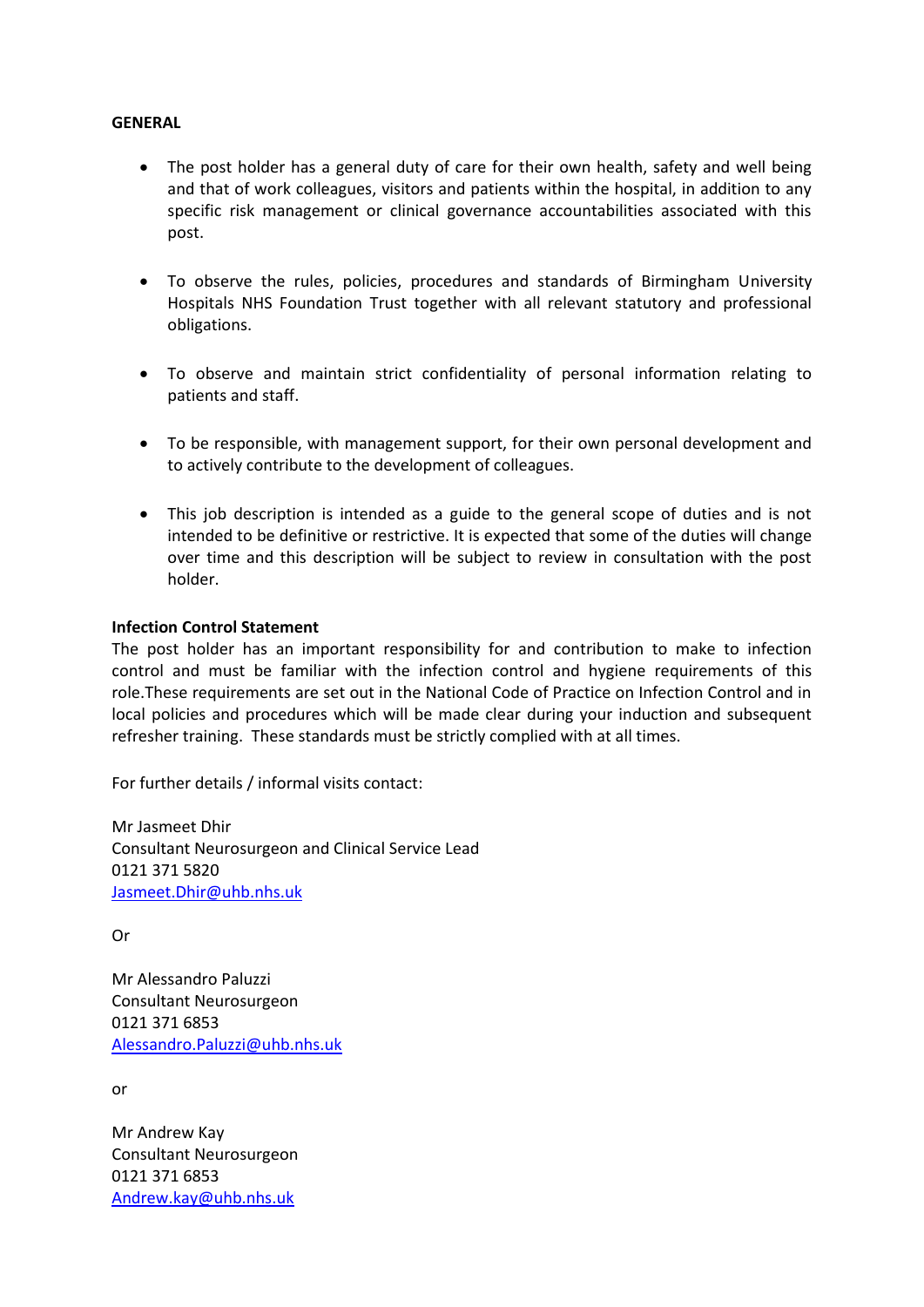| Person Specification - Skull Base Fellow                                                                                                                                                                                                                                                                                                                                                                                                              |                                                                                                                                                                                                                                                               |
|-------------------------------------------------------------------------------------------------------------------------------------------------------------------------------------------------------------------------------------------------------------------------------------------------------------------------------------------------------------------------------------------------------------------------------------------------------|---------------------------------------------------------------------------------------------------------------------------------------------------------------------------------------------------------------------------------------------------------------|
| <b>ESSENTIAL</b>                                                                                                                                                                                                                                                                                                                                                                                                                                      | <b>DESIRABLE</b>                                                                                                                                                                                                                                              |
| <b>Qualifications</b><br>MBBS or equivalent Medical Degree<br>❖<br>Full GMC registration with a licence to practice (or<br>❖<br>application process in progress)<br>Must be in possession of the appropriate<br>❖<br>professional qualification, FRCS(SN) or equivalent<br>Must be close to completing their CCT/CESR in<br>❖<br>Neurological Surgery, or have an equivalent<br>situation.                                                            | Awards/distinctions whilst studying for primary degree<br>❖<br>Higher degree (MSc/ MD/PhD)<br>❖                                                                                                                                                               |
| <b>Clinical Experience</b><br>Recent experience and familiarity of UK hospital<br>❖<br>systems and practices (or equivalent).<br>❖ A minimum of 3 years at ST level in a substantive<br>post within the UK or equivalent training from an<br>EU or Oversees neurosurgical unit<br>❖ Competent in all aspects of emergency<br>neurosurgery<br>Training in diagnosis and treatment of<br>Neurosurgical conditions including emergency<br>presentations. | ❖ Attended courses in skull base anatomy or spent time in an<br>anatomy lab<br>Previous experience in skull base surgery<br>❖                                                                                                                                 |
| <b>Research / Teaching / Publications</b><br>❖ Proven teaching ability<br>Willingness to undertake teaching of medical<br>❖<br>undergraduates & post-graduates.<br>National / International presentations<br>❖<br>Evidence of relevant publications in peer reviewed<br>❖<br>journals.<br><b>Skills</b><br>Proven ability to work as a member of a team<br>❖<br>Ability to organise and prioritise busy workloads<br>❖                                | ❖ Proven track record in research.<br>❖ Willingness to undertake further research.<br>❖ Ability to gain the trust and confidence of colleagues and<br>patients.<br>❖ Ability to teach effectively<br>Good IT skills<br>❖<br>❖<br>Anatomy demonstration skills |
| effectively and cope under pressure<br>Ability to communicate effectively with patients,<br>❖<br>senior medical staff and other health professionals<br>Proficient and efficient handling medical problems<br>❖<br>Evidence of safe sound practical procedures<br>❖<br><b>Personal Characteristics</b>                                                                                                                                                | Previous experience of video-editing<br>❖                                                                                                                                                                                                                     |
| Evidence of continuing professional updating<br>❖<br>Highly motivated individual<br>❖<br>Demonstrates a clear reason for wanting this post<br>❖<br>Punctual<br>❖                                                                                                                                                                                                                                                                                      | Interests outside medicine<br>❖                                                                                                                                                                                                                               |